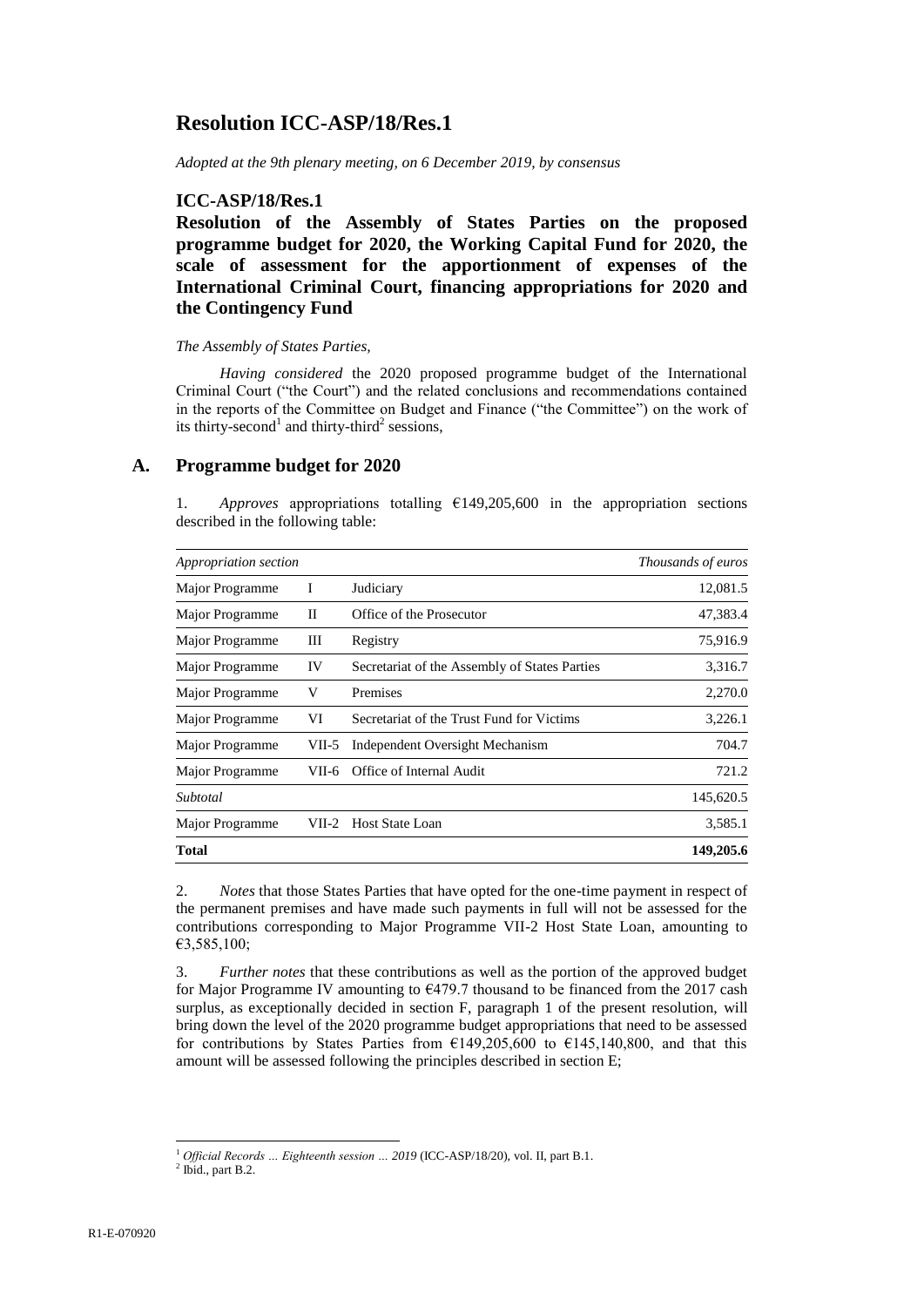|              |    | Office<br>of the<br>Judiciary Prosecutor Registry |     | Secretariat,   |                | Assembly Secretariat, Independent Office of<br>of States Trust Fund Oversight Internal<br>Parties for Victims Mechanism | Audit         | <b>Total</b> |
|--------------|----|---------------------------------------------------|-----|----------------|----------------|-------------------------------------------------------------------------------------------------------------------------|---------------|--------------|
| <b>USG</b>   |    | 1                                                 |     |                |                |                                                                                                                         |               |              |
| ASG          |    | 1                                                 | 1   |                |                |                                                                                                                         |               | 2            |
| $D-2$        |    |                                                   |     |                |                |                                                                                                                         |               |              |
| $D-1$        |    | 3                                                 | 3   | 1              | 1              |                                                                                                                         | 1             | 9            |
| $P-5$        | 3  | 18                                                | 22  | 1              |                | 1                                                                                                                       |               | 45           |
| $P-4$        | 3  | 36                                                | 44  | 1              | $\overline{4}$ | 1                                                                                                                       | 1             | 90           |
| $P-3$        | 21 | 77                                                | 83  | 1              | 2              |                                                                                                                         | 1             | 185          |
| $P-2$        | 12 | 79                                                | 90  | 1              |                | 1                                                                                                                       |               | 183          |
| $P-1$        |    | 25                                                | 5   |                |                |                                                                                                                         |               | 30           |
| Subtotal     | 39 | 240                                               | 248 | 5              | 7              | $\mathcal{E}$                                                                                                           | $\mathcal{E}$ | 545          |
| GS-PL        | 1  | 1                                                 | 15  | $\overline{2}$ |                |                                                                                                                         |               | 19           |
| GS-OL        | 11 | 79                                                | 312 | 3              | 2              | 1                                                                                                                       | 1             | 409          |
| Subtotal     | 12 | 80                                                | 327 | 5              | 2              | 1                                                                                                                       | 1             | 428          |
| <b>Total</b> | 51 | 320                                               | 575 | 10             | 9              | 4                                                                                                                       | 4             | 973          |

4. *Further approves* the following staffing tables for each of the above appropriation sections:

## **B. Working Capital Fund for 2020**

#### *The Assembly of States Parties,*

*Recalling* that the Working Capital Fund was established to ensure that the Court be able to meet short-term liquidity problems pending receipt of assessed contributions,<sup>3</sup>

*Noting* the recommendation of the Committee at its twenty-seventh session to reinstate the Working Capital Fund to represent approximately one month's expenditure of the Court's 2016 approved budget ( $E11.6$  million),

*Further noting* that the Committee recommended a consideration of a multi-year funding timetable,<sup>5</sup>

1. *Notes* that the Working Capital Fund for 2019 was established in the amount of €11.6 million;

2. *Further notes that the current level of the Working Capital Fund is*  $69.1$  million, and *also notes* that the Court will replenish the Working Capital Fund to the level of €11.54 million, exceptionally using the available cash surplus from 2017, in line with the recommendation of the Committee;<sup>6</sup>

3. *Resolves* that the Working Capital Fund for 2020 shall be established in the amount of €11.6 million, and *authorizes* the Registrar to make advances from the Fund in accordance with the relevant provisions of the Financial Regulations and Rules of the Court;

<sup>&</sup>lt;sup>3</sup> Financial Regulations and Rules 6.2.

<sup>4</sup> *Official Records … Fifteenth session … 2016* (ICC-ASP/15/20), vol. II, part B.2, para. 144.

<sup>5</sup> Ibid., para. 148.

<sup>6</sup> *Official Records … Eighteenth session … 2019* (ICC-ASP/18/20), vol. II, part B.2, para. 179.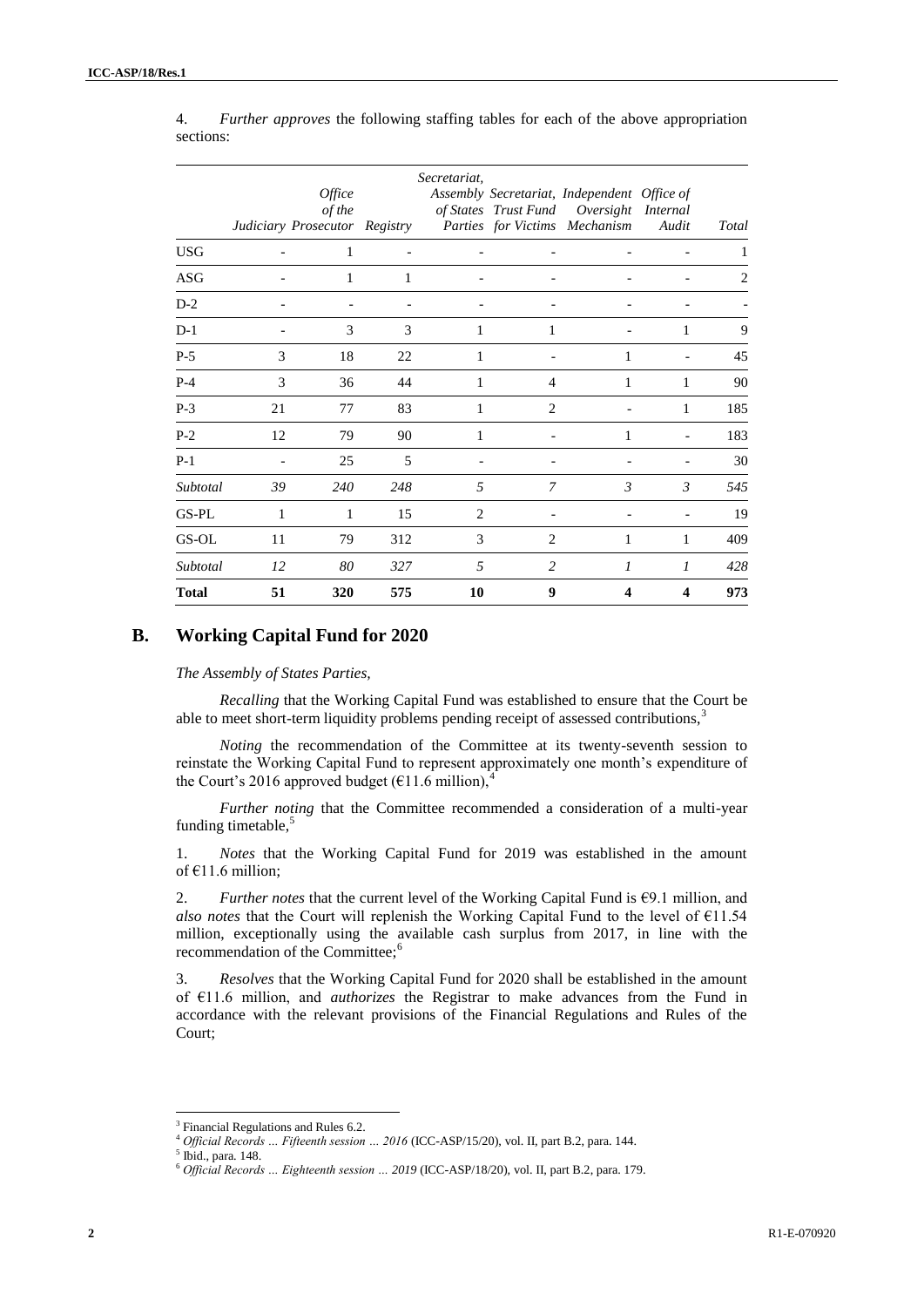4. *Takes note* of the recommendation of the Committee<sup>7</sup> at its thirty-second session that the Working Capital Fund be maintained at one month of the Court's expenditure, therefore recommending an increase of the notional level to €12.3 million, and *notes* that States Parties will continue to consider this matter in The Hague Working Group facilitation on the budget; and

5. *Decides* that the Court may only use the surplus funds and funds received from the payment of outstanding contributions to reach the established level of the Working Capital Fund.

### **C. Outstanding contributions**

*The Assembly of States Parties,*

Welcoming the report of the Bureau on the arrears of States Parties,<sup>8</sup> and in particular the conclusions and recommendations contained in that report,

1. *Urges* all States Parties to make timely payments of assessed contributions and *requests* the Court and States Parties to make serious efforts and take necessary steps to reduce the level of arrears and outstanding contributions as far as possible to avoid liquidity issues for the Court, and *further requests* the Court to communicate to the Committee all information concerning outstanding contributions in advance of the nineteenth session of the Assembly of States Parties;

2. *Welcomes* the Court's development of guidelines,<sup>10</sup> consistent with existing rules and regulations, for States Parties which are in arrears and subject to the provisions of article 112, paragraph 8 of the Rome Statute, and which face significant economic hardship, to enter into voluntary and sustainable payment plans, *encourages* States Parties in arrears and subject to the provisions of article 112, paragraph 8, to work voluntarily, in coordination with the Court, to develop such payment plans, and *further requests* the Court to keep States Parties informed of any such payment plans and their implementation through The Hague Working Group facilitation on the budget, including via the monthly financial reports provided to States Parties; and

3. *Takes note* of the recommendations of the Committee<sup>11</sup> and the External Auditor<sup>12</sup> concerning liquidity issues and *notes* that States Parties will continue to consider this matter in The Hague Working Group facilitation on the budget.

## **D. Contingency Fund**

*The Assembly of States Parties,*

*Recalling* its resolutions ICC-ASP/3/Res.4 establishing the Contingency Fund in the amount of  $\epsilon$ 10,000,000 and ICC-ASP/7/Res.4 requesting the Bureau to consider options for replenishing both the Contingency Fund and the Working Capital Fund,

*Recalling further* that the Contingency Fund was established to ensure that the Court can meet: a) costs associated with an unforeseen situation following a decision by the Prosecutor to open an investigation; b) unavoidable expenses for developments in existing situations that could not be accurately estimated at the time of the adoption of the budget; and c) costs associated with an unforeseen meeting of the Assembly, $13$ 

*Taking note* of the advice of the Committee in the reports on the work of its eleventh, thirteenth, nineteenth and twenty-first sessions,

 7 Ibid., part B.1, para. 66.

<sup>8</sup> ICC-ASP/18/34.

<sup>&</sup>lt;sup>9</sup> Ibid., paras. 15 and 16.

<sup>10</sup> ICC-ASP/18/6.

<sup>&</sup>lt;sup>11</sup> Official Records ... Eighteenth session ... 2019 (ICC-ASP/18/20), vol. II, part B.2. para. 193.

<sup>&</sup>lt;sup>12</sup> Final audit report on the budget process of the International Criminal Court (ICC-ASP/18/2/Rev.1), recommendation 9.

<sup>&</sup>lt;sup>13</sup> Financial Regulations and Rules 6.6.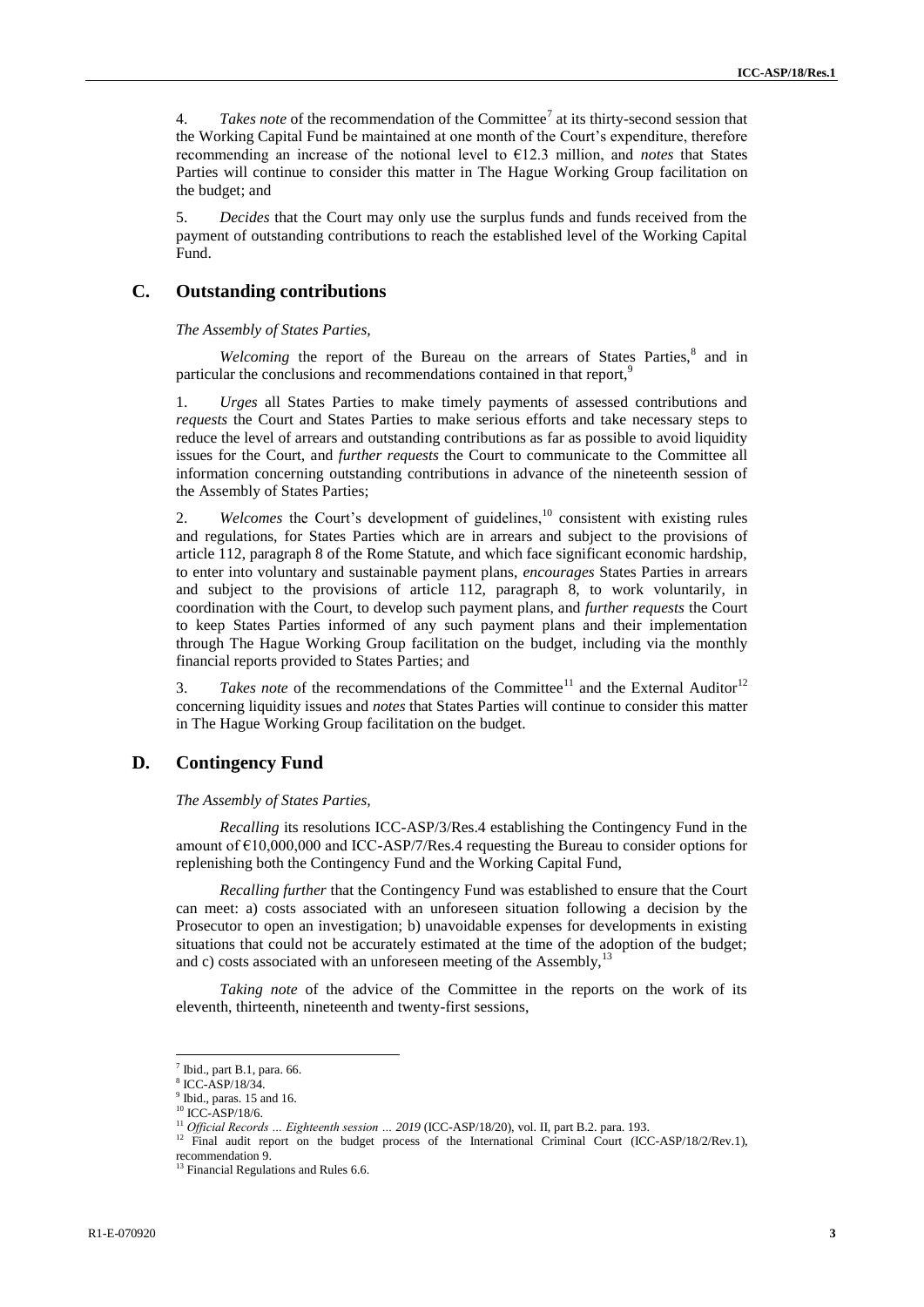*Recalling* that the Assembly, at its sixteenth session decided that, should the Contingency Fund fall below  $65.8$  million by its seventeenth session, the Assembly would assess the need for its replenishment, bearing in mind the report of the Committee on Budget and Finance,<sup>14</sup> and regulation 6.6 of the Financial Regulations and Rules,

1. *Notes* that the current level of the Contingency Fund is  $\epsilon$ 5.2 million;

2. *Decides* to maintain the Contingency Fund at the notional level of  $\epsilon$ 7.0 million for 2020; and

3. *Requests* the Bureau to keep the  $\epsilon$ 7.0 million threshold under review in light of further experience on the functioning of the Contingency Fund.

#### **E. Scale of assessment for the apportionment of expenses of the Court**

*The Assembly of States Parties,*

1. *Decides* that for 2020, the contributions of States Parties shall be assessed in accordance with an agreed scale of assessment, based on the scale adopted by the United Nations for its regular budget applied for 2019-2021,<sup>15</sup> and adjusted in accordance with the principles on which the scale is based;<sup>16</sup> and

2. *Notes* that, in addition, any maximum assessment rate for the largest contributors and for the least developed countries applicable for the United Nations regular budget will apply to the Court's scale of assessment.

#### **F. Financing of appropriations for 2020**

*The Assembly of States Parties,*

*Noting* its resolution ICC-ASP/18/Res.7 on the Review of the International Criminal Court and the Rome Statute system,

*Noting also* the decision of the Bureau to establish a Committee on the Election of the Prosecutor,

*Noting further* the addendum to the proposed programme budget of the Court for 2020 proposing the level of resources to fund the Independent Expert Review and the work of the Committee on the Election of the Prosecutor, as well as the recommendations of the Committee on Budget and Finance to approve additional resources to this end amounting to €479.7 thousand,

1. *Decides* that, on an exceptional basis, for the year 2020, the amount of €479.7 thousand of the budget appropriations approved by the Assembly for Major Programme IV shall be financed using the cash surplus from 2017;

2. *Notes* that the payments corresponding to Major Programme VII-2 Host State Loan, as well as the portion of the approved budget for Major Programme IV to be financed from the 2017 cash surplus, will reduce the level of the budget appropriations to be assessed for contributions by States Parties to  $\epsilon$ 145,140,800;

3. *Resolves* that, for 2020, assessed contributions for the budget amounting to  $€145,140,800$  of the budget appropriations approved by the Assembly under section A, paragraph 1 of the present resolution, will be financed in accordance with regulations 5.1 and 5.2 of the Financial Regulations and Rules of the Court; and

4. *Emphasizes* that this formula does not constitute a precedent for financing the regular budget of the Court.

<sup>&</sup>lt;sup>14</sup> *Official Records ... Seventeenth session ... 2018* (ICC-ASP/17/20), vol. II, part B.2.

<sup>&</sup>lt;sup>15</sup> A/RES/73/271.

<sup>&</sup>lt;sup>16</sup> Rome Statute of the International Criminal Court, article 117.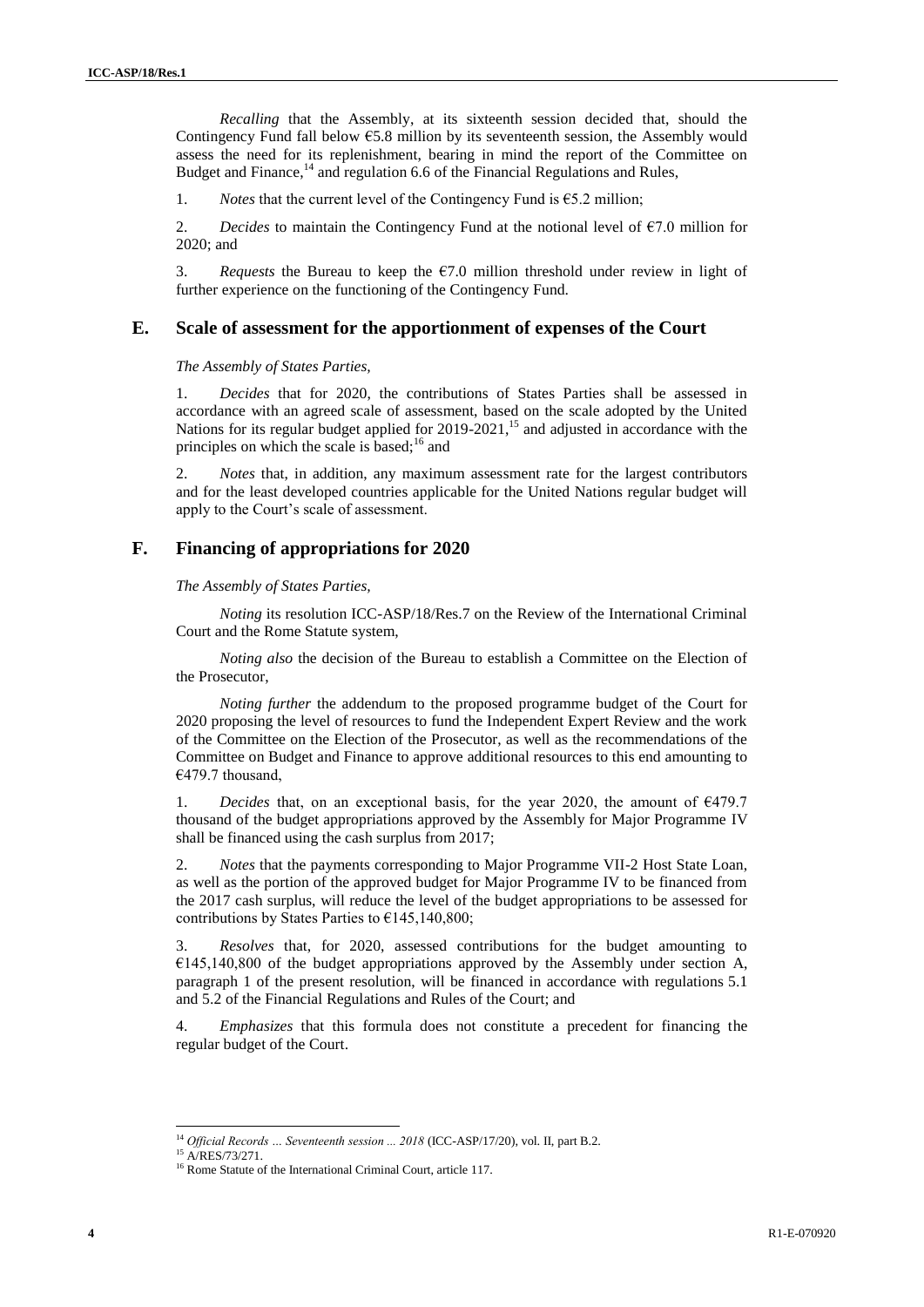## **G. Premises of the Court**

*The Assembly of States Parties,*

*Noting* the recommendations of the Committee on Budget and Finance regarding maintenance and capital replacement for the premises of the Court,<sup>17</sup>

1. *Approves* the commencement of capital replacement for the premises of the Court at the level of  $\epsilon$ 425 thousand in 2020, while underlining the need to see maintenance and capital replacement in conjunction;

2. *Emphasizes* the need for the capital replacement to be fully justified and limited only to those elements which are absolutely necessary, *requests* the Court to ensure that all measures are taken to achieve savings and efficiencies, including using alternatives to capital replacement whenever possible, and *invites* the Court to submit a long-term plan and estimates for capital replacement in line with these principles;

3. *Notes* that any capital replacement needs arising in the foreseeable future should be financed within the scope of the regular budget process;

4. *Welcomes* the intention of the Committee to review the medium and long-term plans and estimates for capital replacement, as well as financial and administrative mechanisms, at its thirty-fourth session<sup>18</sup> and *invites* the Committee to undertake a detailed analysis and evaluation of the proposed budget taking into account the need for prioritization;

5. *Takes note* of the recommendation of the Committee<sup>19</sup> regarding a mechanism for *pro bono* expert advice from States Parties in the planning and implementation of capital replacement, and *invites* States Parties to further explore this possibility and put forward suggestions in this regard;

6. *Reaffirms* that the Bureau is entrusted with the mandate concerning the governance structure and total cost of ownership, via its Hague Working Group which has a facilitation on the budget, and *requests* that a report on the topic be submitted for consideration by the nineteenth session of the Assembly; and

7. *Welcomes with appreciation* the artwork donations to the premises of the Court made by several States Parties in 2019.

## **H. Transfer of funds between major programmes under the 2019 approved programme budget**

#### *The Assembly of States Parties,*

*Recognizing* that under regulation 4.8 of the Financial Regulations and Rules no transfer between appropriation sections may be made without authorization by the Assembly,

1. *Decides* that, in line with established practice, the Court may transfer any remaining funds between major programmes at the conclusion of 2019 should costs for activities which were unforeseen or could not be accurately estimated be unable to be absorbed within one major programme, whilst a surplus exists in other major programmes, in order to ensure that appropriations for each major programme are exhausted prior to accessing the Contingency Fund.

## **I. Audit**

l

*The Assembly of States Parties,*

<sup>&</sup>lt;sup>17</sup> Official Records ... Eighteenth session ... 2019 (ICC-ASP/18/20), vol. II, part B.1, paras. 76-83, and part B.2, paras. 107-117.

<sup>&</sup>lt;sup>18</sup> Ibid., part B.2, para 114.

<sup>19</sup> Ibid., para. 116.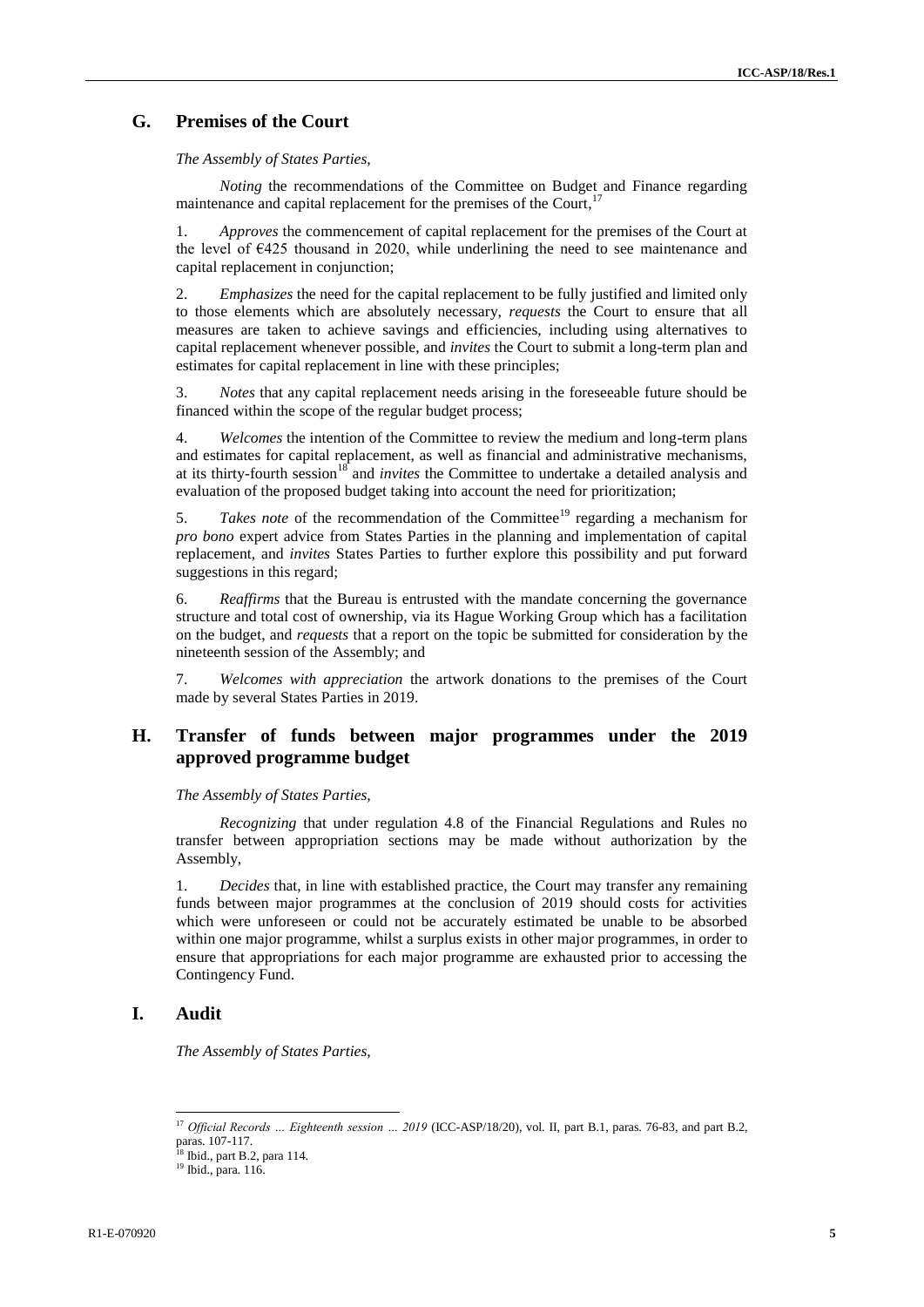*Having regard* to the Charter of the Audit Committee, adopted at its fourteenth session, $^{20}$  as amended,

*Noting* the reports of the Audit Committee on the work of its ninth and tenth sessions, $^{21}$ 

*Further noting* the recommendations of the Committee on Budget and Finance concerning audit matters, $<sup>2</sup>$ </sup>

1. *Welcomes* the reports of the Audit Committee on the work of its ninth and tenth sessions;

2. *Decides* to extend the term of the External Auditor, the *Cour des comptes*, for a further year, so as to include the financial statements of the Court and the Trust Fund for Victims for 2020;

3. *Notes* that a detailed selection procedure for procurement of an External Auditor will be completed in time for the nineteenth session of the Assembly of States Parties;

4. *Decides* to re-appoint Ms. Elena Sopkovà as a member of the Audit Committee for a term of three years starting on 1 January 2020, while serving as an active member of the Committee on Budget and Finance;

5. *Takes note* of the recommendations made by the *ad hoc* Selection Panel and *decides* to re-appoint Mr. Samir Abu Lughod (Jordan) and to appoint Ms. Clarissa Van Heerden (South Africa) as members of the Audit Committee for a term of three years starting on 1 January 2020;

6. *Requests* the External Auditor to conduct an evaluation of the oversight bodies of the Court as part of its work in 2020, replacing the performance audit, and to recommend possible actions on their respective mandates and reporting lines, while fully respecting the independence of the Court as a whole; and

7. *Takes note* of the proposed amendments to the Charter of the Audit Committee contained in annex III to the report of the Audit Committee on its tenth session, *requests* the Audit Committee to provide more detailed background information on the proposed amendments, and *decides* to consider those amendments, including any additional information provided by the Committee and taking into consideration the outcome of the evaluation to be undertaken by the External Auditor, in order to take a decision as appropriate.

## **J***.* **Budget Management Oversight**

*The Assembly of States Parties,*

1. *Notes* that the Strategic Plans of the Court, the Office of the Prosecutor and the Registry are dynamic and updated on a regular basis;

2. *Notes* the Strategic Plans of the Court, the Office of the Prosecutor and the Registry for the period 2019-2021 and *also notes* that the Strategic Plans benefit from the views and comments States Parties make in the dialogue with the Court, the Office of the Prosecutor and the Registry;

3. *Welcomes* the report of the Office of the Prosecutor on the implementation of its Strategic Plan for 2016-2018, and *requests* the Court to continue to assess, develop and apply the lessons learned contained therein;

4. *Reiterates* the importance of strengthening the relationship and coherence between the strategic planning process and the budgetary process, which is crucial for the credibility and sustainability of the longer-term strategic approach;

<sup>&</sup>lt;sup>20</sup> *Official Records … Fourteenth session … 2015* (ICC-ASP/14/20), vol. II, part B.3, annex IV.<br><sup>21</sup> AC/0/5 and AC/10/5 smilitate and the multiple of the Artific Generity.

AC/9/5 and AC/10/5, available on the website of the Audit Committee at [https://asp.icc](https://asp.icc-cpi.int/en_menus/asp/AuditCommittee)[cpi.int/en\\_menus/asp/AuditCommittee.](https://asp.icc-cpi.int/en_menus/asp/AuditCommittee)

<sup>22</sup> *Official Records … Eighteenth session … 2019* (ICC-ASP/18/20), vol. II, part B.2, paras. 231-257.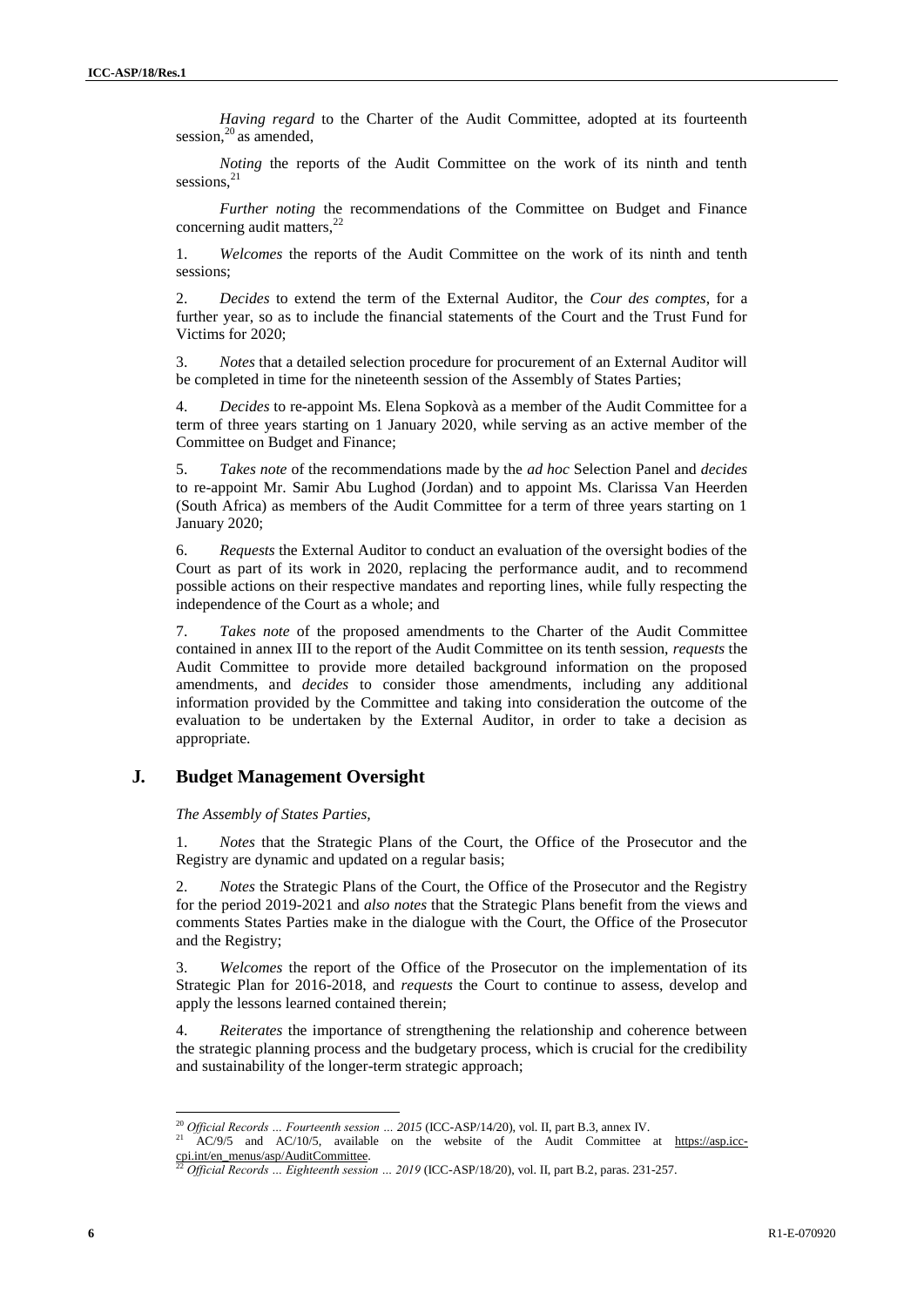5. *Recalls* its invitation to the Court to hold annual consultations with the Bureau in the first trimester on the implementation of its strategic plans during the previous calendar year, including on use of and improvements on performance indicators;

6. *Invites* the Court, the Office of the Prosecutor and the Registry to report annually to the Assembly on the implementation of the Strategic Plans; and

7. *Notes* the oversight roles of the Audit Committee, the Committee on Budget and Finance, the External Auditor, the Independent Oversight Mechanism, and the Office of Internal Audit, and *recommends* that these bodies continue to expand their coordination in order to improve the timely exchange of information and reporting of results amongst them, the organs of the Court, the Bureau, and the Assembly, to optimize their oversight capacities, and to avoid duplication of competence and work.

## **K. Development of budget proposals**

*The Assembly of States Parties,*

1. *Requests* the Court to present a sustainable budget proposal for its 2021 programme budget, based on transparent and strict financial assessments and needs-analysis. Proposed increases above the level of the 2020 approved budget should be requested only when necessary for the purpose of mandated activities and after all possible steps have been taken to finance such increases through savings and efficiencies;

2. *Recalls* that the proposed programme budget should present the costs for the following year by first highlighting the costs of maintaining current activities, then proposing changes to those activities including full costings of such changes;

3. *Invites* the Court to continue to ensure a stringent internal budgetary process steered by the Registry as part of an annual cycle taking into account past expenditure and leading to a sound and transparent budget proposal, thus allowing the Court to manage its financial situation responsibly, *encourages* the Court to make all efforts to ensure a balanced budget, as appropriate, across organs, and *emphasizes* that the Court should strive to present accurate and sustainable budget proposals based on robust forecasts;

4. *Welcomes* the recommendation of the External Auditor<sup>23</sup> that the Court question the nature of current appropriations when preparing the annual budget proposal, to avoid a gradual drift in budget appropriations;

5. *Recalls* the conclusions of the External Auditor with regard to financial trade-offs<sup>24</sup> and *further recalls* that States Parties support the Court in many ways, also outside the normal budgetary process;

6. *Welcomes* the constructive dialogue between the Committee on Budget and Finance and the Court at the thirty-second session of the Committee on the presentation of budget proposals and *requests* the Court to set Court-wide annual efficiency targets and to present an annex to the 2021 programme budget on the achievements of these efficiency targets, as well as detailed information which clearly distinguishes, to the extent possible, between savings, efficiencies, non-recurrent cost reductions and additional cost reductions achieved in 2020 and estimations for 2021, and which, as recommended by the External Auditor, $25$ refers to those savings and efficiencies which result from genuine managerial initiatives and have an impact on the baseline; and

7. *Further welcomes* the recommendations of the Committee in relation to the presentation of the budget proposals and the efforts made by the Court in this regard, *encourages* continued improvement, and *notes* that the Committee will be updated ahead of its thirty-fourth session on the measures taken by the Court and will include its comments in its reports to the Assembly of States Parties.

<sup>&</sup>lt;sup>23</sup> Final audit report on the budget process of the International Criminal Court (ICC-ASP/18/2/Rev.1), recommendation 2.

<sup>24</sup> Ibid., para. 213.

 $25$  Ibid., recommendation 3.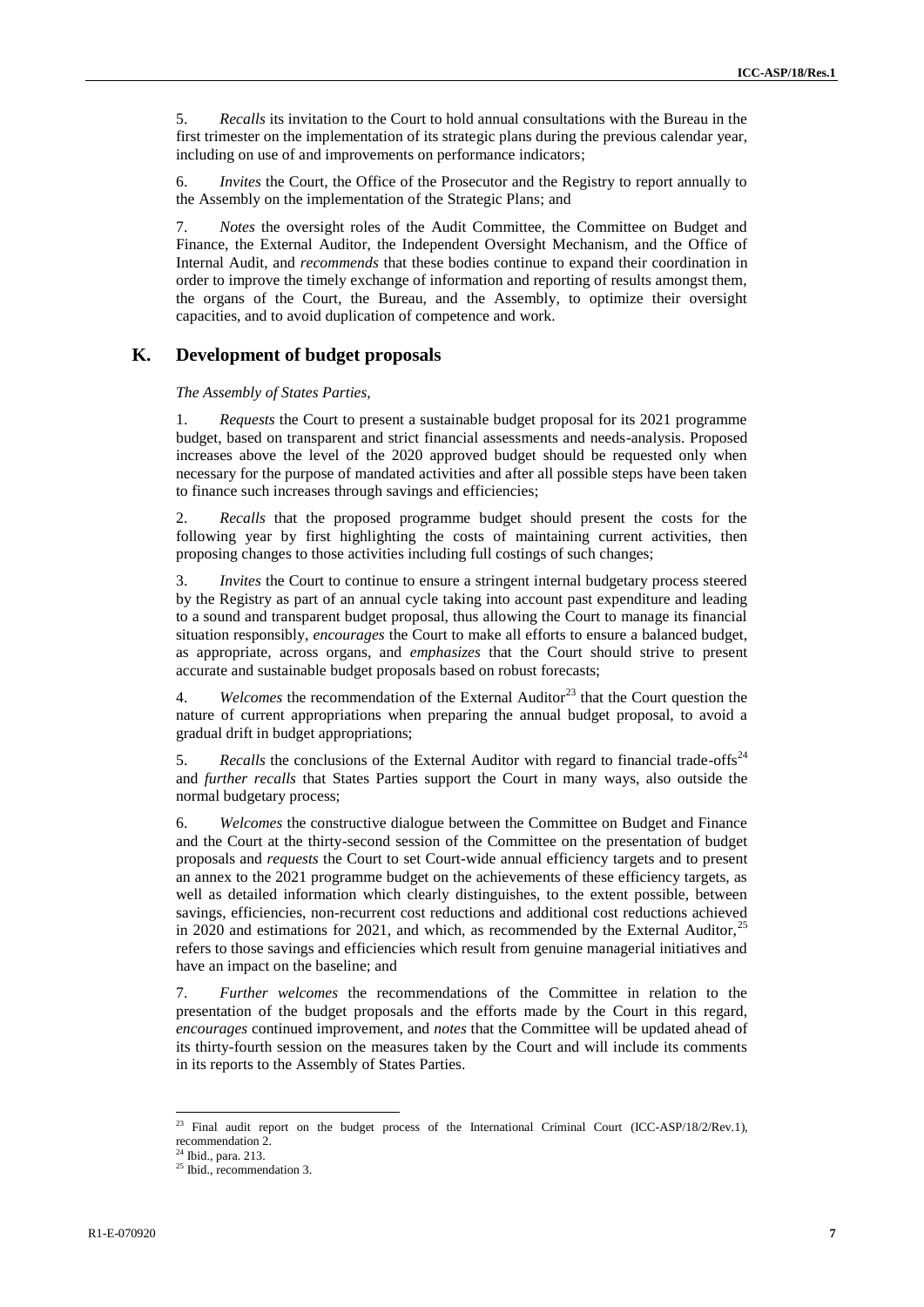## **L. A strategic approach to an improved budgetary process**

*The Assembly of States Parties,*

*Bearing in mind* the independence and confidentiality required to allow the Judiciary and the Office of the Prosecutor to carry out its duties,

*Emphasizes* the central role that the report of the Committee on Budget and Finance has on budget discussions in preparation for the Assembly sessions, and *requests* the Committee to ensure that its reports are published as soon as possible after each session;

2. *Reiterates* that in principle documentation should be submitted at least 45 days before the beginning of the respective session of the Committee in both working languages of the Court;

3. *Stresses* the utmost importance of achieving economies of scale, streamlining activities, identifying potential duplications and promoting synergies within as well as between the different organs of the Court;

4. *Welcomes* the Court's continued efforts to fully implement the "One-Court principle" when establishing the proposed programme budget, which has resulted in improvements to the budgetary process;

5. *Welcomes* the inclusion of comparative tables in the report of the Committee showing the yearly increases in approved programme budgets 2013-2019 and budget allocation per active investigation in Major Programme II and *invites* the Court to include updated versions of these tables in future budget proposals;

6. *Welcomes* the continued work of the Court on the topic of performance indicators as an important tool to fulfil its functions, in particular with regard to effective leadership and management, and *encourages* the Court to continue this work in light of the recommendations of the External Auditor and to share with States Parties any update on the development of performance indicators;

7. *Invites* the Board of Directors of the Trust Fund for Victims to consider the recommendations of the Committee on the Secretariat of the Trust Fund for Victims, *encourages* the Secretariat of the Trust Fund for Victims to continue its close coordination with the other organs of the Court, *takes note* of the report on the evaluation which expresses some concerns on the administration of the Secretariat of the Trust Fund for Victims by the Independent Oversight Mechanism, *regrets* the late submission of that report to the President of the Assembly, and *decides* to examine the conclusions and recommendations contained therein, through the Bureau and its working group, in order to identify measures with a view to improve operations and increase its efficiency and effectiveness in the implementation of the mandate, at the nineteenth session of the Assembly;

8. *Notes* the importance of frequently reconsidering the value of current activity, including any opportunities for redeployment,<sup>26</sup> and *recalls* that careful prioritization is an important principle of efficient and effective management and is key to achieving successful outcomes;

9. *Requests* the Court, in consultation with the Committee, to continue to develop its budgetary process, guided by the Registry, by:

(a) Further strengthening the "One-Court principle" by ensuring that the budget process and its underlying assumptions and objectives are based on coordinated and robust strategic planning and prioritization;

(b) Further enhancing dialogue and information sharing between the Court and States Parties on the assumptions, objectives and priorities which underpin the draft programme budget at an early stage;

l <sup>26</sup> *Official Records … Eighteenth session … 2019* (ICC-ASP/18/20), vol. II, part B.2, para. 27.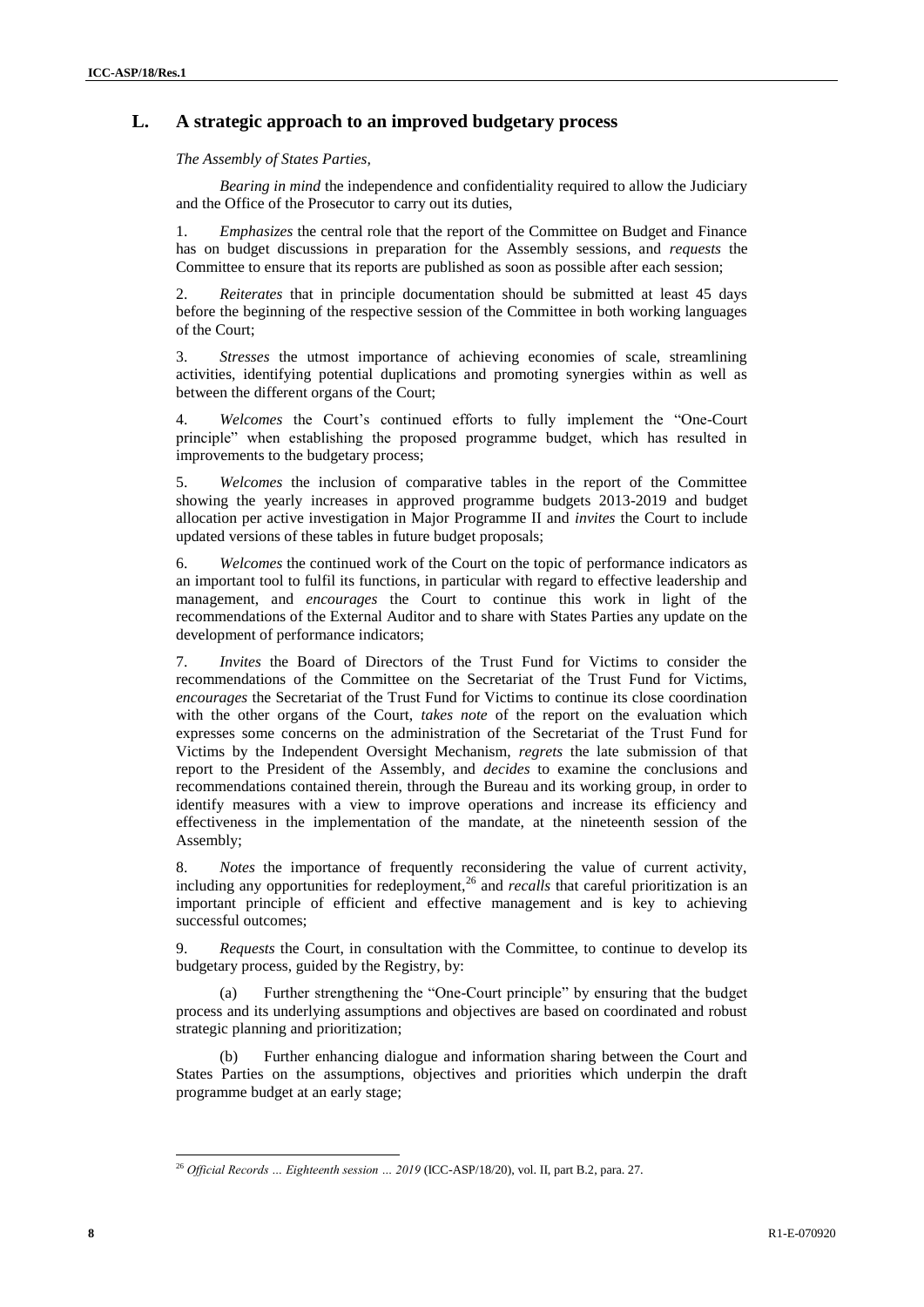(c) Employing maximum flexibility in the management of its human resources in reacting to unexpected situations, and to the extent possible redeploying resources based on actual workload requirements;

Continuing to explore ways to preserve the Court's long-term ability to deliver on its mandate effectively and efficiently, while being mindful of the financial constraints of States Parties;

(e) Enhancing the dialogue and information sharing between the Court and States Parties on potential medium-term cost drivers with a view to enhancing budget predictability; and

(f) Continuing to make all efforts to ensure accurate forecasting and expenditure in all budget lines;

10. *Requests* the Court to continue submitting its annual report on activities and programme performance including, as appropriate, relevant information on the approved budget, expenditure and variance at the sub-programme level with all budget lines, as well as the provisional expenditures and revenues for all trust funds administered by the Court, also being provided by the Court in its financial statements;

11. *Welcomes* the monthly financial reports provided by the Court to States Parties, showing monthly figures on cash flow, balances of the General Fund, the Working Capital Fund and the Contingency Fund, the status of assessed contributions, and monthly and annual cash flow forecasts, and *emphasizes* the usefulness of these reports; and

12. *Commits* itself to financial practices which give utmost priority to the annual budget cycle and *calls for* a restrictive use of multi-annual funds administered outside the cycle.

## **M. Human Resources**

*The Assembly of States Parties,*

*Recalling* its decision, during its fifteenth session,<sup>27</sup> to approve the implementation of all the elements of the new compensation package applicable as of 1 January 2017, in alignment with the changes and timelines approved by the United Nations General Assembly,

*Noting* the report of the Committee on Budget and Finance on the work of its twenty-eighth session, which welcomed the development of the policy put forward by the Court regarding the compensation review package,  $28$ 

*Noting also* that the Court submitted the amended text of the Staff Rules relating to the United Nations education grant, special education grant and related benefits to the Committee on Budget and Finance at its thirty-second session and that the Committee recommended that the Assembly approve the proposed changes,<sup>29</sup>

1. *Welcomes* the work undertaken by the Court to implement the changes with respect to the new compensation package for staff members in the Professional and higher categories in conformity with the United Nations common system standards;

2. *Takes note* of the text of the amended provisional Staff Rules relating to the United Nations education grant, special education grant and related benefits, and *notes* that the Court intends to promulgate the amended Staff Rules in early 2020;

3. *Notes* the Administrative Instruction on the Classification and Reclassification of Posts promulgated by the Registrar,<sup>30</sup> *requests* the Committee to continue monitoring the implementation of the Administrative Instruction at its thirty-fourth and thirty-fifth sessions and to report to the Assembly, *decides* to approve the reclassifications recommended by the Committee for 2020, *also decides* that no new requests for reclassifications should be

 $27$  ICC-ASP/15/Res.1, section N, para. 1.

<sup>&</sup>lt;sup>28</sup> Official Records ... Sixteenth session ... 2017 (ICC-ASP/16/20), vol. II, part B.1, para. 105.

<sup>29</sup> *Official Records … Eighteenth session … 2019* (ICC-ASP/18/20), vol. II, part B.1, para. 121.

<sup>30</sup> ICC/AI/2018/002, 22 November 2018.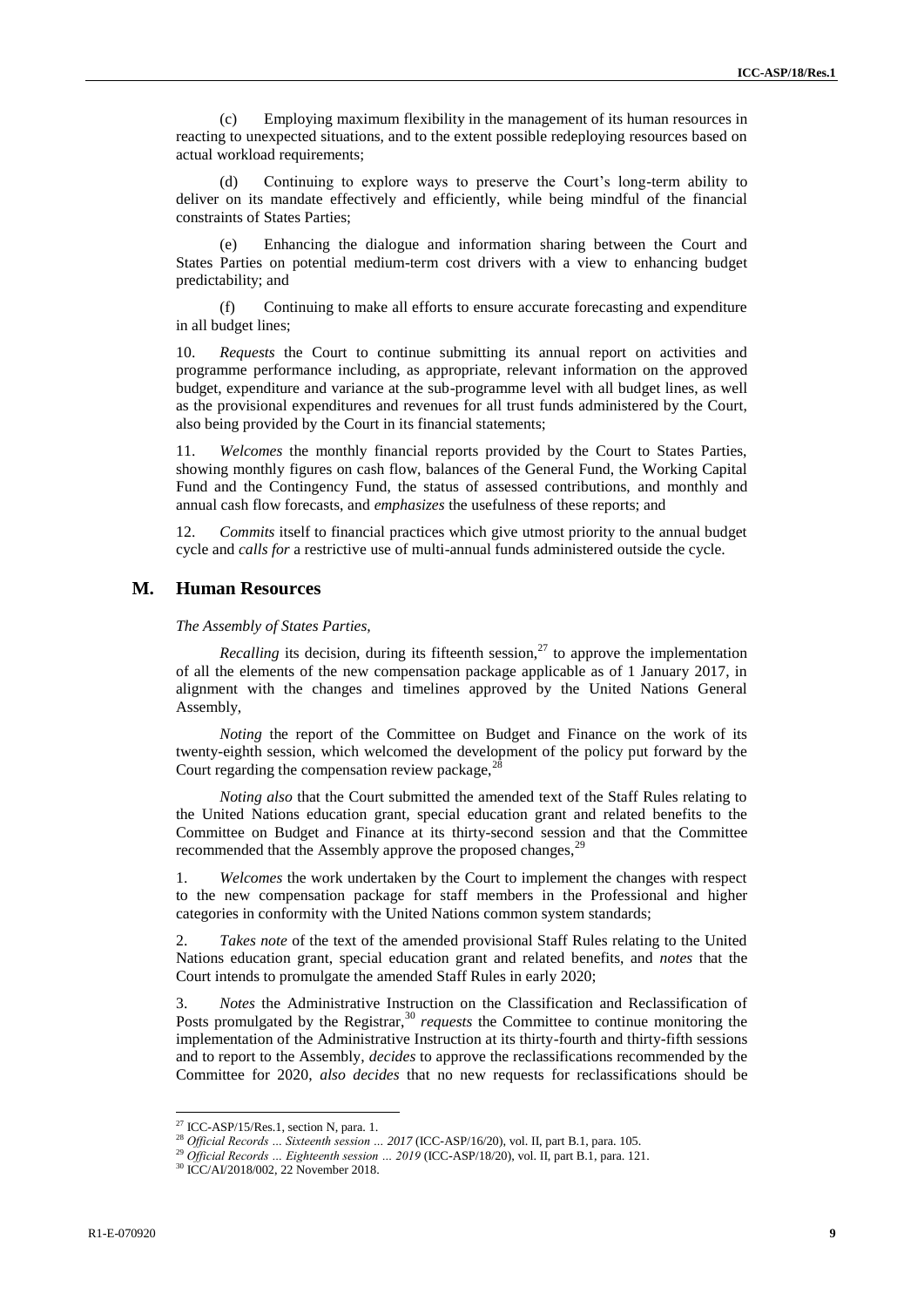submitted by the Court until the new review of the Administrative Instruction is finalized,  $31$ *stresses* that reclassifications of posts cannot be used as a promotion tool or as a consequence of increased workloads and *recalls* the importance of fairness and transparency in all Human Resources decision-making;

4. *Notes* the External Auditor's recommendations that the Court strive to apply a unified set of Human Resources management policies<sup>32</sup> and develop and publish an ethics charter,<sup>33</sup> and *encourages* the Court to update States Parties on the implementation of those recommendations; and

5. *Encourages* prudent management of the Court's human resources to ensure full budget discipline, and *notes* that all new staff of any category, including temporary, must be properly justified.<sup>34</sup>

## **N. Referrals by the Security Council**

*The Assembly of States Parties,*

*Noting with concern* that, to date, expenses incurred by the Court due to referrals by the United Nations Security Council<sup>35</sup> have been borne exclusively by States Parties,

*Recalling* that, pursuant to article 115 of the Rome Statute, expenses of the Court and the Assembly shall be provided, inter alia, by funds of the United Nations, subject to the approval of the General Assembly, in particular in relation to the expenses incurred due to referrals by the Security Council,

*Mindful* that, pursuant to article 13, paragraph 1, of the Relationship Agreement between the Court and the United Nations, the conditions under which any funds may be provided to the Court by a decision of the General Assembly of the United Nations shall be subject to separate arrangements,

1. *Notes* the report of the Registry on the approximate costs allocated so far within the Court in relation to referrals by the Security Council,<sup>36</sup> and *notes* that to date the approved budget allocated in relation to the referrals amounts to approximately  $665$  million, borne exclusively by States Parties;

2. *Encourages* States Parties to continue discussions on a possible way forward on this issue; and

3. *Invites* the Court to continue including this matter in its institutional dialogue with the United Nations and to report thereon to the nineteenth session of the Assembly.

## **O***.* **Five-Year Information Technology and Information Management Strategy**

#### *The Assembly of States Parties,*

*Noting* the recommendation of the Committee at its thirty-first session with regard to multi-year budgeting of the Five-Year Information Technology and Information Management Strategy ("the Strategy"), 37

*Recalling* its request<sup>38</sup> to the Court to provide the Committee, at its thirty-second session, with a solution within the parameters of the Financial Regulations and Rules for the transfer of unspent funds of the Strategy, caused by objective delays in procurement, from one financial year to the following,

 $\overline{a}$ 

<sup>&</sup>lt;sup>31</sup> *Official Records ... Eighteenth session ... 2019* (ICC-ASP/18/20), vol. II, part B.2, para. 43.

<sup>&</sup>lt;sup>32</sup> Final audit report on Human Resources Management (ICC-ASP/17/7), recommendation 2.

<sup>&</sup>lt;sup>33</sup> Ibid., paras. 238-240.

<sup>34</sup> *Official Records … Eighteenth session … 2019* (ICC-ASP/18/20), vol. II, part B.2, para. 37.

<sup>&</sup>lt;sup>35</sup> United Nations Security Council resolutions 1593 (2005) and 1970 (2011).

<sup>36</sup> ICC-ASP/18/28.

<sup>&</sup>lt;sup>37</sup> Official Records ... Seventeenth session ... 2018 (ICC-ASP/17/20), vol. II, part B.2, para. 104.

<sup>38</sup> ICC-ASP/18/Res.4, section P, para. 1.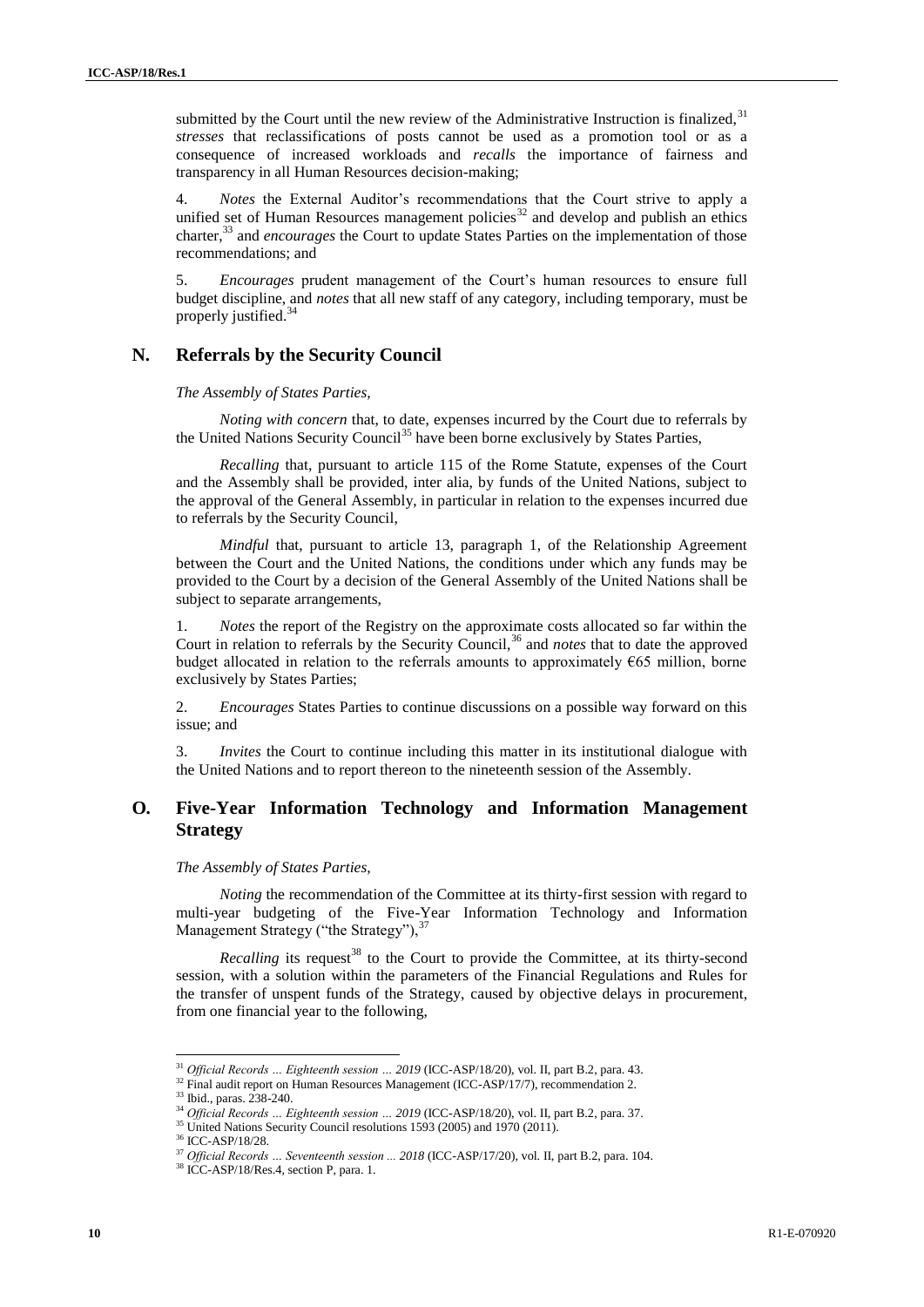*Noting* the recommendation of the Committee at its thirty-third session<sup>39</sup> that the Court continue to implement the Strategy on the basis of the maximum cost estimates for the years 2019-2021 as presented in the report of the Committee on the work of its thirtyfirst session (2019:  $\epsilon$ 2,168.5 thousand; 2020:  $\epsilon$ 2,072.5 thousand and 2021:  $\epsilon$ 2,559.5 thousand), $40$ 

1. *Decides*, in view of the nature of this long-term project, that a portion of the 2019 approved budget for the Strategy amounting to  $\epsilon$ 307,000, and resulting from objective delays in procurement, shall remain available in 2020; and

2. *Requests* the Registrar to report annually to the Assembly, through the Committee, on the implementation of the Strategy.

## **P. Amendments to the Rules of Procedure of the Committee on Budget and Finance**

#### *The Assembly of States Parties,*

*Noting* its consideration in 2018 and 2019 of the proposed amendments to the Rules of Procedure of the Committee on Budget and Finance, and *recalling* its request to the Committee to provide more detailed background information on the proposed amendments, and its request to The Hague Working Group to discuss the proposed amendments and any additional information in the context of the budget facilitation,

1. *Takes note* of the proposed amendments to the Rules of Procedure of the Committee on Budget and Finance as contained in annex IV of the report of the Committee on the work of its thirty-second session;<sup>41</sup>

2. *Notes* that the proposed amendments and relevant background information were considered by the Assembly, bearing in mind that the Assembly of States Parties is the only decision-making body having the necessary authority to review its resolutions;

3. *Decides* to adopt the Rules of Procedure of the Committee on Budget and Finance as contained in annex I to this resolution; and

4. *Also decides* to include this issue as part of the overall Review of the International Criminal Court and the Rome Statute system.<sup>42</sup>

<sup>&</sup>lt;sup>39</sup> Official Records ... Eighteenth session ... 2019 (ICC-ASP/18/20), vol. II, part B.2, para. 86.

<sup>40</sup> *Official Records … Seventeenth session … 2018* (ICC-ASP/17/20), vol. II, part B.2, para. 98, table 5.

<sup>41</sup> *Official Records … Eighteenth session … 2019* (ICC-ASP/18/20), vol. II, part B.1.

<sup>42</sup> ICC-ASP/18/Res.7.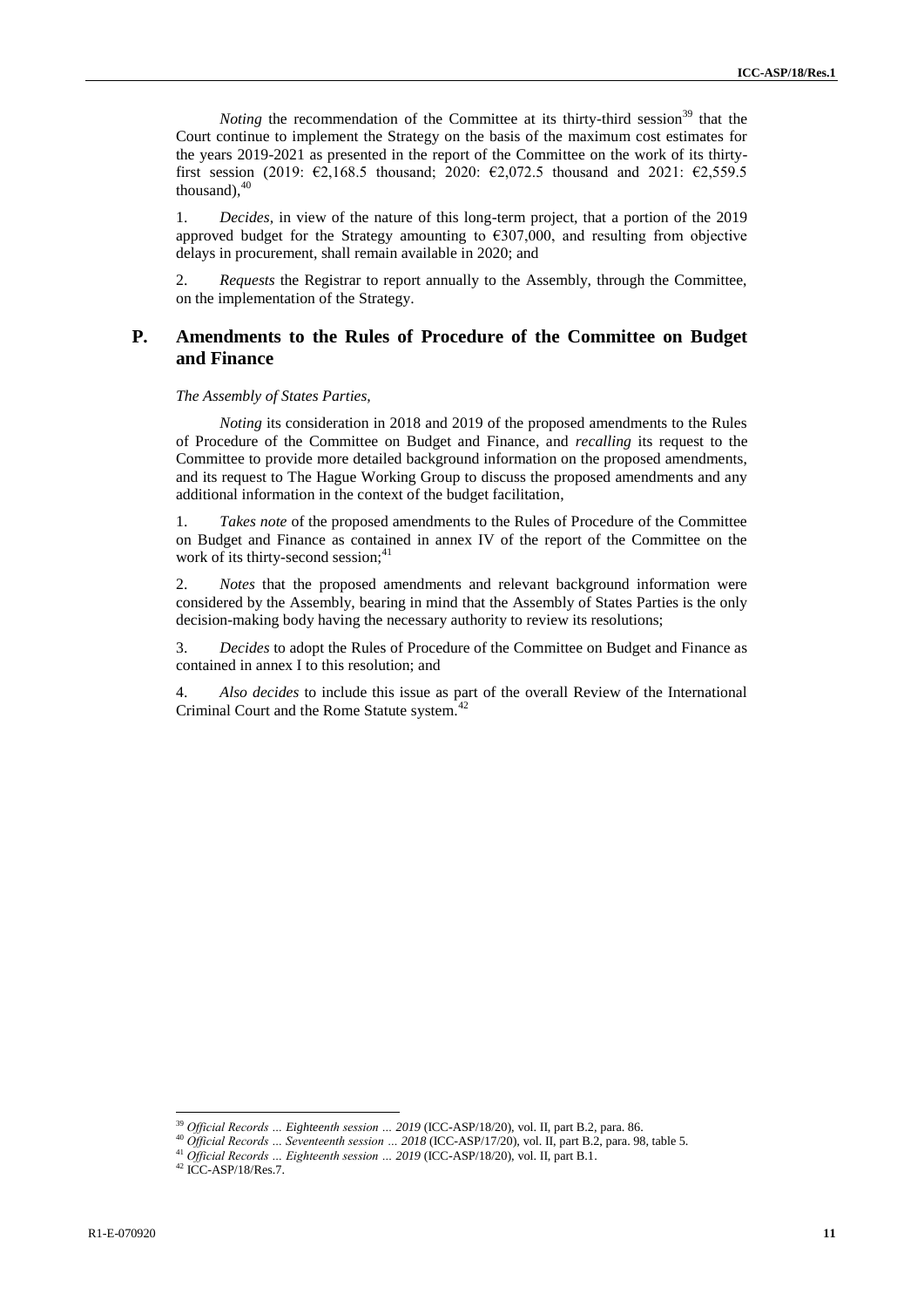## **Annex**

# **Amended Rules of Procedure of the Committee on Budget and Finance**

## **I. Sessions**

**Rule 1 Frequency of sessions**

The Committee on Budget and Finance (hereafter referred to as "the Committee") shall meet when required and at least twice per year.<sup>1</sup>

## **Rule 2**

**Place of sessions**

In general, the Committee shall meet at the seat of the Court. Sessions of the Committee may be held at another place, if the Committee and/or the Assembly of States Parties (hereafter referred to as "the Assembly") so decides.

### **Rule 3 Convening of sessions**

- 1. Sessions of the Committee shall be convened at the request of:
	- (a) The Assembly;
	- (b) The majority of the members of the Committee; or
	- (c) The Chairperson of the Committee.

2. Before the Chairperson organizes a session of the Committee, he/she shall consult the members of the Committee, including on the date and duration of the session.

3. Any session of the Committee called pursuant to a request of the Assembly shall be convened as soon as possible but no later than sixty days from the date of the request, unless the Assembly decides otherwise.

#### **Rule 4 Notification of members**

The Chairperson, via the Executive Secretary,<sup>2</sup> shall notify the members of the Committee as early as possible of the date and duration of each session.

## **II. Agenda**

## **Rule 5**

l

### **Drawing up of the provisional agenda**

The provisional agenda for each session of the Committee shall be drawn up by the Executive Secretary in consultation with the Chairperson of the Committee, whenever possible, and shall include:

- (a) All items proposed by the Assembly;
- (b) All items proposed by the Committee members;

<sup>&</sup>lt;sup>1</sup> Official Records of the Assembly of States Parties to the Rome Statute of the International Criminal Court, First *session, New York, 3-7 February 2003* (ICC-ASP/1/3/Add.1), ICC-ASP/1/Res.4, annex, para. 4.  $2$  Refer to rule 16.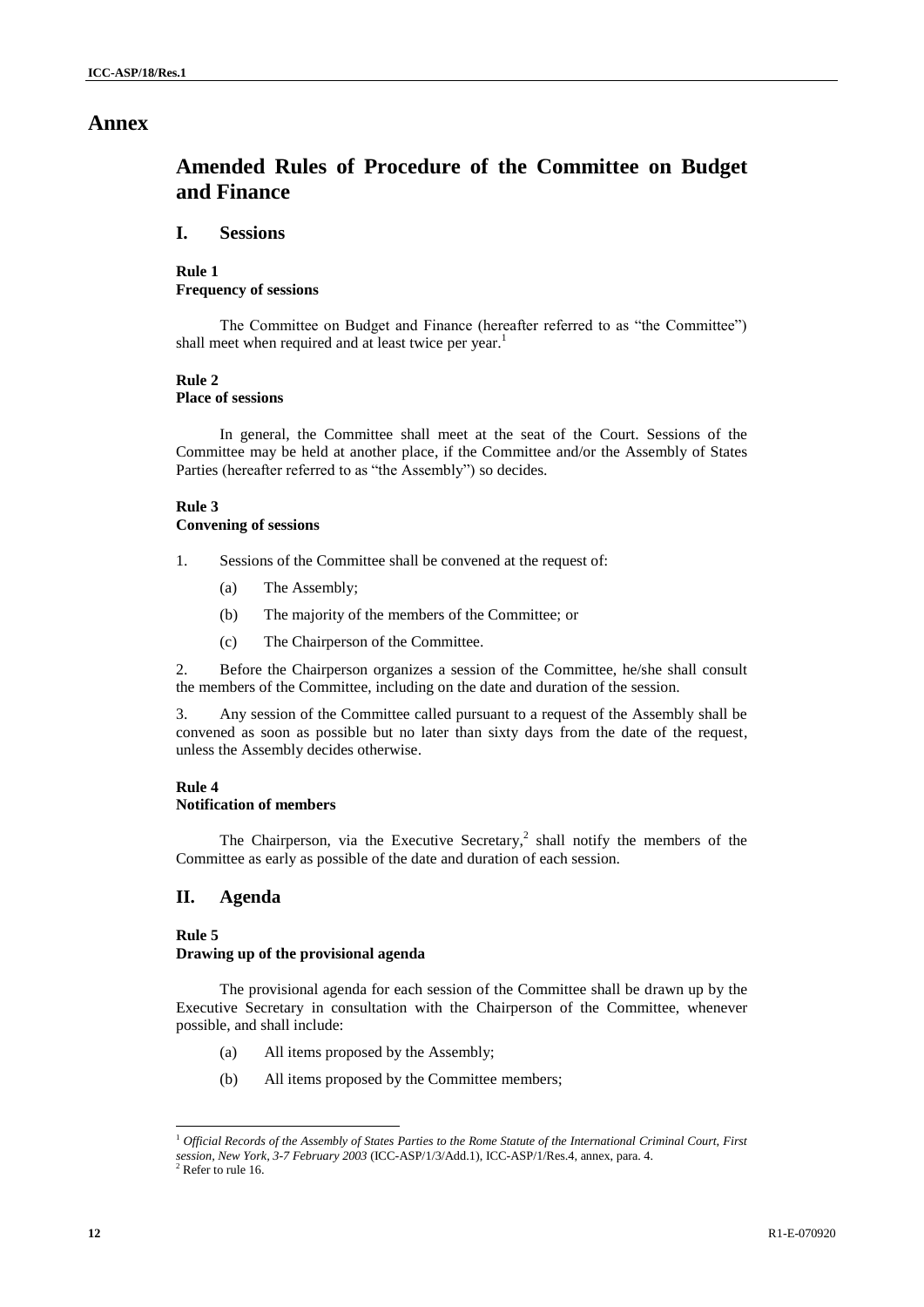- (c) All items proposed by the Chairperson;
- (d) All items proposed by any member of the Committee; and
- (e) All items proposed by the Court.

#### **Rule 6**

### **Communication of the provisional agenda**

The provisional agenda for each session of the Committee shall be communicated to the members of the Committee, the Court and States Parties as early as possible in advance of the session, but at least twenty-one days before the opening of the session. Any subsequent change in or addition to the provisional agenda shall be brought to the notice of the members of the Committee, the Court and the States Parties of the Assembly sufficiently in advance of the session.

#### **Rule 7**

#### **Adoption of the agenda**

1. At the beginning of each session, the Committee shall adopt its agenda for the session, on the basis of the provisional agenda.

2. The Committee may, if necessary, amend the agenda, provided that no item referred to it by the Assembly be deleted or modified.

## **III. Functions of the Committee**

#### **Rule 8 Functions**

1. The Committee is a subsidiary body of the Assembly composed of independent experts elected by the Assembly.<sup>3</sup>

2. The Committee shall be responsible for the technical examination of any document submitted to the Assembly that contains financial or budgetary implications or any other matter of a financial, budgetary or administrative nature, as may be entrusted to it by the Assembly. In particular, the Committee shall review the proposed programme budget of the Court and shall make the relevant recommendations to the Assembly. The Committee shall also consider reports of the Audit Committee<sup>4</sup> and the External Auditor concerning the financial operations of the Court and shall transmit them to the Assembly together with any comments which it may deem appropriate.

#### **Rule 9**

#### **Incompatible activities and confidentiality**

1. Members of the Committee shall have no financial interest in any activity relating to matters upon which the Committee has the responsibility to make recommendations. They shall not disclose, even after termination of their functions, any confidential information coming to their knowledge by reason of their duties for the Committee.

2. Members of the Committee shall not be eligible to assume any other functions at the International Criminal Court during their term.

3. Members of the Committee shall inform the Chairperson<sup>5</sup> about any potential conflict of interest they might have or that may arise. Members finding themselves in such a situation shall not participate in the consideration of matters to which the conflict relates and shall not vote on such matters. If the Chairperson has any conflict of interest, the

 3 ICC-ASP/1/Res.4.

<sup>4</sup> At its fourteenth session, the Assembly approved the re-establishment of the Audit Committee. *Official Records … Fourteenth session … 2015* (ICC-ASP/14/20), vol. II, part B.3, paras. 140-145 and annex IV. <sup>5</sup> Or Vice-Chairperson if the member in this case is the Chairperson.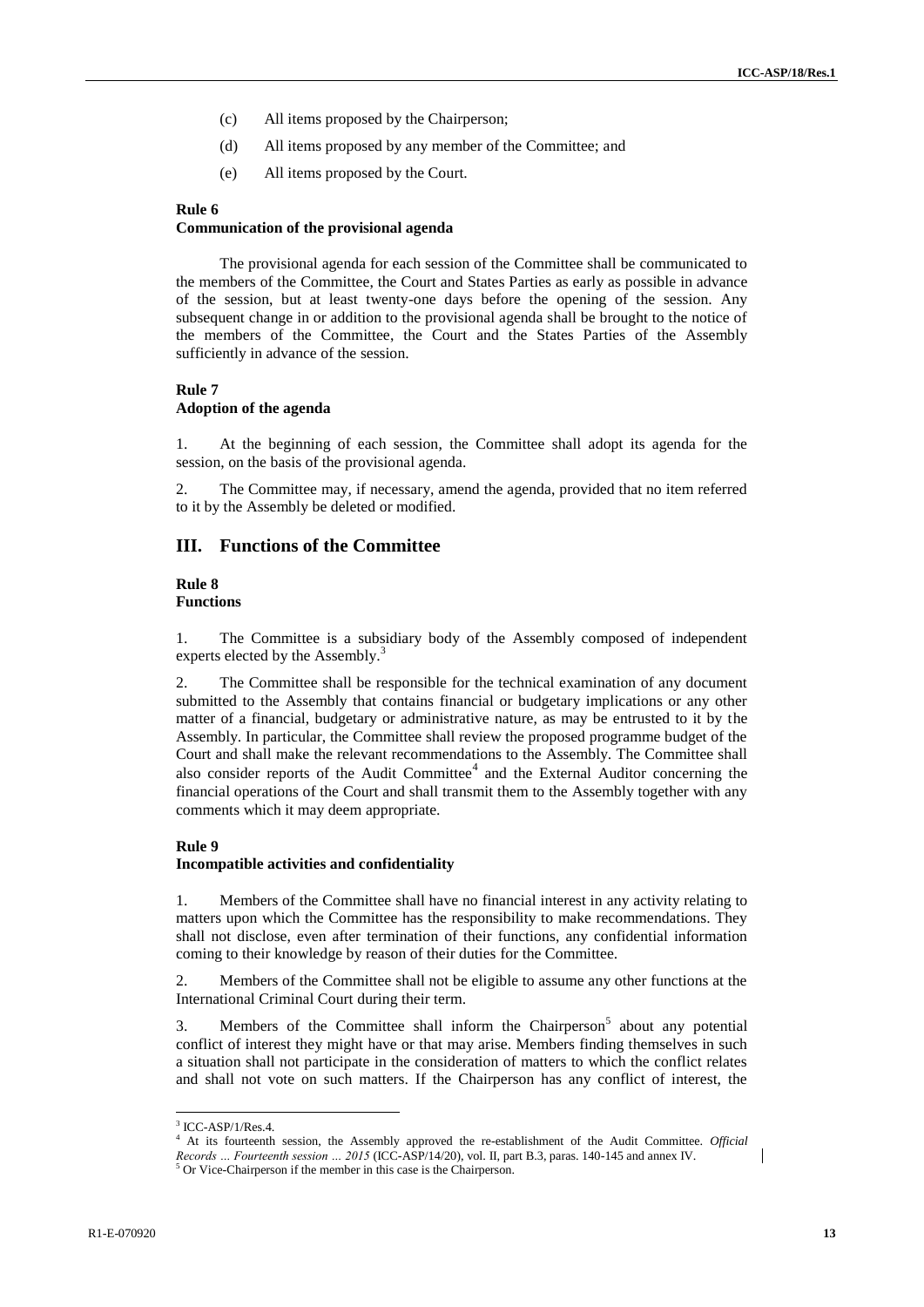Committee members should be informed and the Vice-Chairperson will chair the consideration of the matter.

## **IV. Members of the Committee**

#### **Rule 10**

### **Election and term of the Chairperson and the Vice-Chairperson**

1. Each year at its first meeting, the Committee shall elect a Chairperson and a Vice-Chairperson from among its members.

2. The Chairperson and the Vice-Chairperson shall be elected for a term of one year, ending on the day before the first session in the following calendar year, and shall be eligible for re-election twice.

## **Rule 11 Acting Chairperson**

1. In the absence of the Chairperson, the Vice-Chairperson shall take his/her place and exercise his/her functions.

2. If the Chairperson ceases to hold office pursuant to rule 15, the Vice-Chairperson shall take his/her place and exercise his/her functions until the election of a new Chairperson.

## **Rule 12 Powers of the Chairperson**

1. The Chairperson, in the exercise of his/her functions, remains under the authority of the Committee.

2. In addition to exercising the powers conferred upon him/her elsewhere in these rules, the Chairperson may declare the opening and closing of each meeting of the Committee, direct the discussions, ensure observance of these rules, accord the right to speak, put questions to the vote and announce decisions. He/she shall rule on points of order and, subject to these rules, shall have complete control of the proceedings of the Committee and over the maintenance of order at its meetings. The Chairperson may, in the course of the discussion of an item, propose to the Committee the limitation of time to be allowed to speakers, the limitation of the number of times each member may speak on any question, the closure of the list of speakers or the closure of the debate. He/she may also propose the suspension or the adjournment of the meeting or of the debate on the question under discussion.

3. The Chairperson shall represent the Committee at relevant meetings, to support the work of the Committee or may delegate another member to do so. The Chairperson shall report to all members on any such meetings.

### **Rule 13 Powers of the Acting Chairperson**

The Vice-Chairperson acting as Chairperson shall have the same powers and duties as the Chairperson.

## **Rule 14 Rapporteur**

The Committee may appoint one of its members as Rapporteur at each session.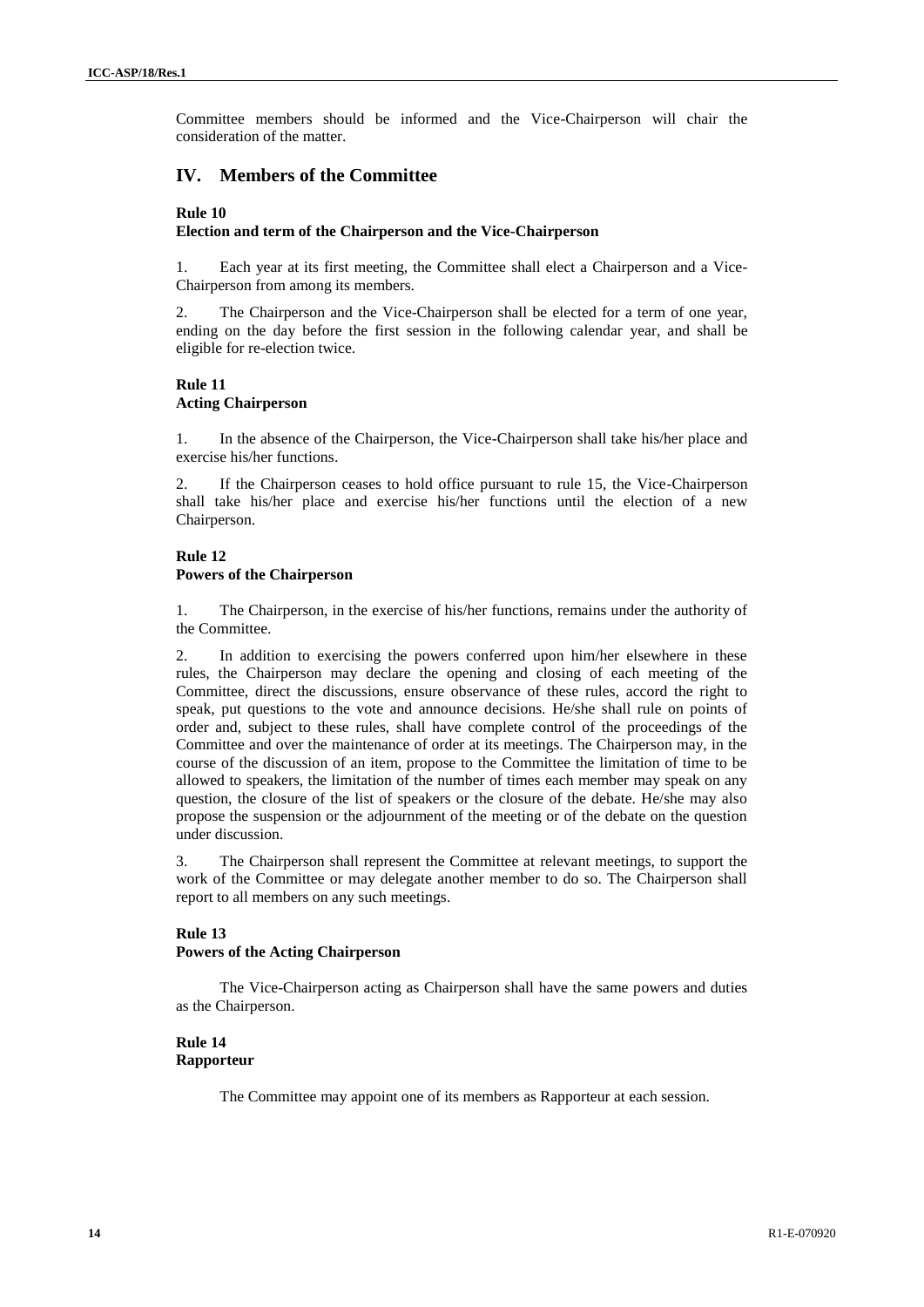### **Rule 15 Replacement of the Chairperson or the Vice-Chairperson**

If the Chairperson or the Vice-Chairperson ceases to be able to carry out his/her functions or ceases to be a member of the Committee, he/she shall cease to hold such office and a new Chairperson or Vice-Chairperson shall be elected for the unexpired term.

## **V. Secretariat**

### **Rule 16 Duties of the Secretariat**

1. The Committee is assisted by the Secretariat of the Assembly of States Parties (ASP Secretariat). An Executive Secretary from within the ASP Secretariat has been designated for this purpose.<sup>6</sup> Additional resources as and when these are required may be allocated by the Head of the ASP Secretariat.

2. The Executive Secretary reports to the Chair of the Committee on all issues of substance pertaining to the work of the Committee but remains a member of the ASP Secretariat in line with the management structure of the Court.<sup>7</sup>

3. The Executive Secretary, a staff member of the Secretariat, shall receive, translate, reproduce and distribute recommendations, reports and other documents of, and provided to, the Committee, interpret statements made at meetings, prepare and circulate, when it is so decided, records of the session, have custody and proper preservation of the archives of the Committee and, generally, perform all other work that the Committee may require.

4. The Executive Secretary will fulfil such duties by coordinating between the Committee members and the respective units of the Court.

5. The Executive Secretary shall be responsible for all the arrangements that may be necessary for the meetings, including ensuring that the Committee has all the pertinent documents (in line with the agenda of the meeting) to be able to undertake its work.

6. The Executive Secretary shall keep the members of the Committee informed of any questions that may be brought before it for consideration.

7. The Executive Secretary shall provide to the Committee, at its request, information and reports on questions specified by the Committee.

## **VI. Conduct of business**

#### **Rule 17**

### **Conduct of business**

As far as conduct of business is concerned, the proceedings of the Committee shall be governed by general practice as reflected in the Rules of Procedure of the Assembly.

### **VII. Decision-making**

**Rule 18 Voting rights**

Each member of the Committee, including the Chairperson, shall have one vote.

 $\overline{a}$ 

<sup>6</sup> *Official Records … Tenth session … 2011* (ICC-ASP/10/20), vol. II, part B.2, para. 122.

<sup>7</sup> ICC-ASP/2/Res.3.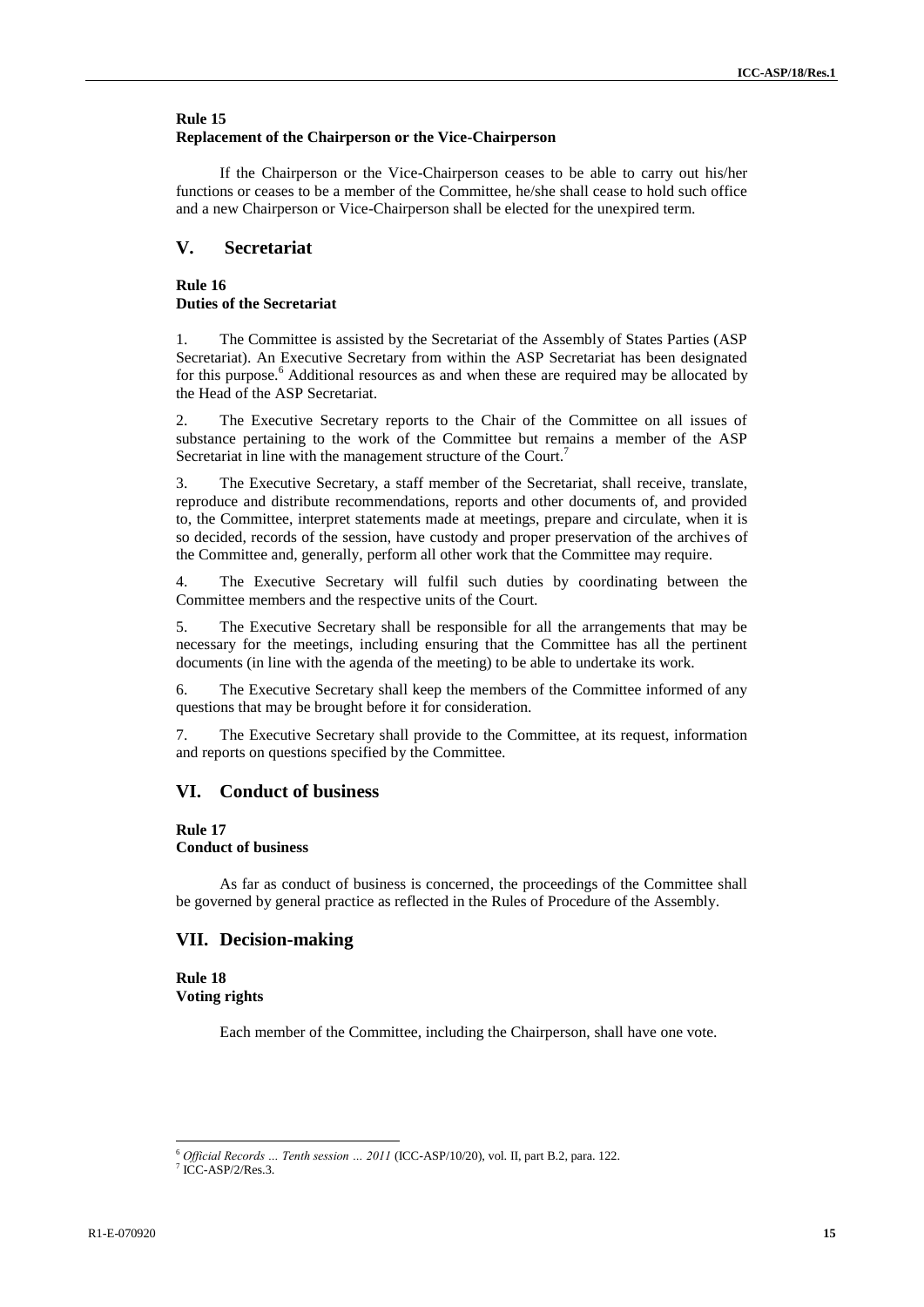#### **Rule 19 Decision-making**

1. As a general rule, decision-making in the Committee should be by consensus. If all efforts to reach a decision by consensus have been exhausted, decisions shall be taken by a majority of members present and voting.

2. If a vote is equally divided, the proposal or motion shall be regarded as rejected.

#### **Rule 20**

#### **Meaning of the phrase "members present and voting"**

For the purposes of these rules, the phrase "members present and voting" means members present and casting an affirmative or negative vote. Members who abstain from voting shall be considered as not voting.

#### **Rule 21 Conduct of voting**

The Committee shall apply *mutatis mutandis* the rules relating to the conduct of voting in the Rules of Procedure of the Assembly.

# **Rule 22**

## **Elections**

All elections shall be held by secret ballot and the procedure shall be conducted by the Secretariat.

## **Rule 23**

#### **Conduct of elections**

The Committee shall apply *mutatis mutandis* the rules relating to elections in the Rules of Procedure of the Assembly.

### **VIII. Languages**

#### **Rule 24**

#### **Languages of the Committee**

In line with rule 38 of the ASP Rules of Procedure, Arabic, Chinese, English, French, Russian and Spanish shall be the languages of the Committee. The Committee can decide which language(s) to use among these six languages as working languages.

#### **Rule 25 Interpretation**

Statements made in any of the six languages of the Committee shall be interpreted into the other five languages, if requested by any Committee member and in line with the relevant rules.

### **Rule 26 Other languages**

1. Any member may make a statement in a language other than the languages of the Committee. In this case, he/she shall himself/herself provide for interpretation into one of the languages of the Committee.

2. Interpretation into the other languages of the Committee (by the interpreters of the Court where possible) may be based on the interpretation given in the first such language.